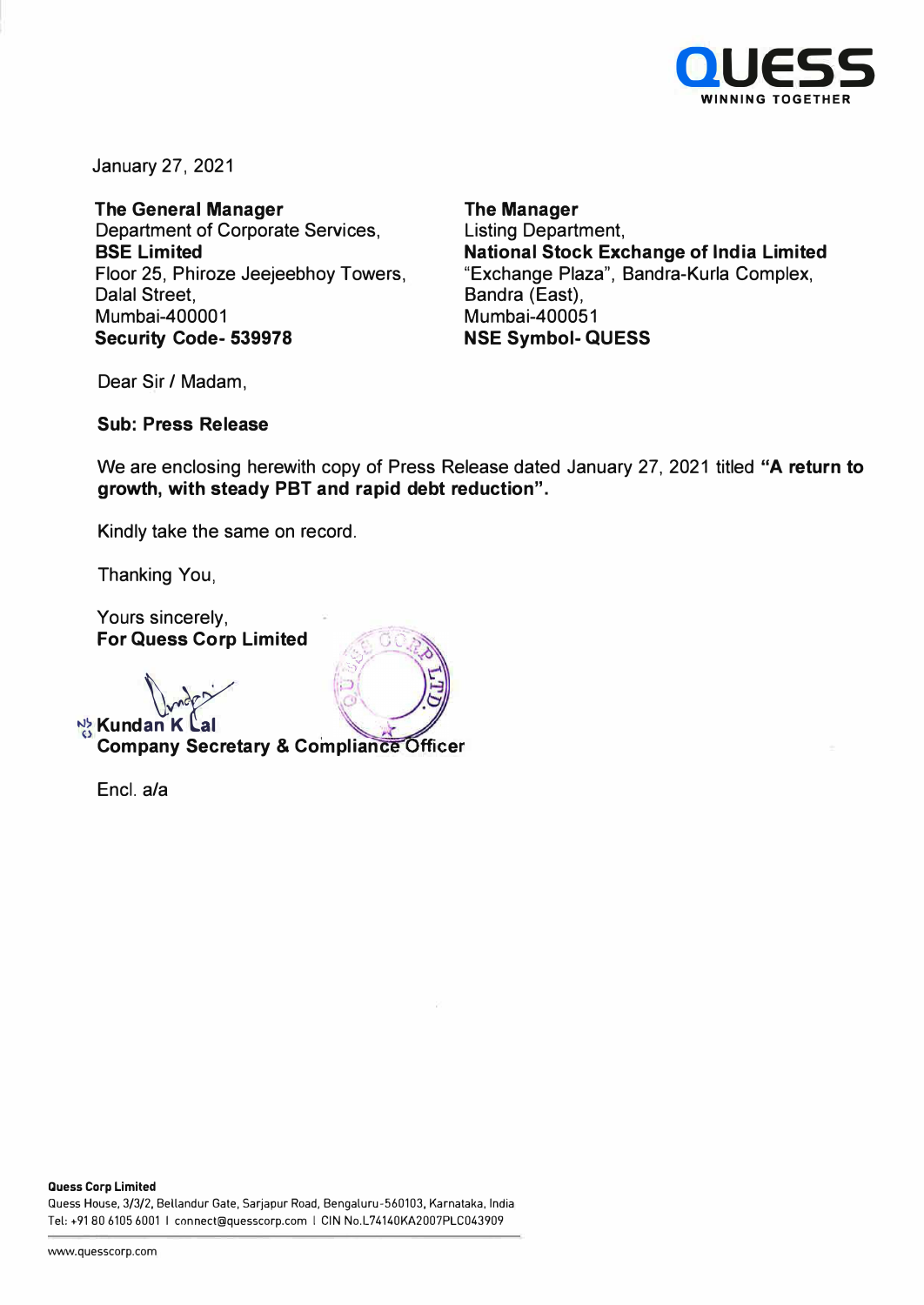BSE: 539978 I NSE: QUESS I ISIN: INE615P01015 I CIN: L74140KA2007PLC043909 I WWW.QUESSCORP.COM

#### **A return to growth, with steady PBT and rapid debt reduction**

Quess Corp, India's leading business services provider announced its financial results for the third quarter ended 31<sup>st</sup> December 2020 today.

Key highlights:

- **Revenue and EBITDA** grew 7% and 8% respectively QoQ
- **PBT steady** versus a year ago, **conversion up at 53%** vs 45% a year ago
- **Transformed to a Net Cash position** of ₹ 26cr from a net debt position of ₹ 355cr in Q4'20
- **OCF / EBITDA at 80%** vs 51% in Q3'20

The key consolidated financial parameters are:

*(in ₹ cr)*

|                                                         |                      |                |                |           | (III < GI ) |  |
|---------------------------------------------------------|----------------------|----------------|----------------|-----------|-------------|--|
|                                                         | <b>Quarter ended</b> |                |                |           |             |  |
| <b>Particulars</b> ( <i>in</i> $\bar{\tau}$ <i>cr</i> ) | <b>Q3 FY21</b>       | <b>Q3 FY20</b> | <b>Q2 FY21</b> | YoY       | QoQ         |  |
| <b>Revenue from operations</b>                          | 2,808                | 2,950          | 2,615          | $-5%$     | 7%          |  |
| <b>EBITDA</b>                                           | 151                  | 179            | 140            | $-16%$    | 8%          |  |
| <b>EBITDA</b> margin                                    | 5.37%                | 6.08%          | 5.34%          | $-71 bps$ | 3 bps       |  |
| <b>Profit Before Tax</b>                                | 80                   | 80             | 82             | $0\%$     | $-2%$       |  |
| <b>PBT</b> margin                                       | 2.85%                | 2.71%          | 3.12%          | 14 bps    | $-27 bps$   |  |
| <b>Profit After Tax</b>                                 | 46                   | 75             | 50             | $-39%$    | $-9%$       |  |
| PAT margin                                              | 1.62%                | 2.54%          | 1.91%          | $-91 bps$ | $-29 bps$   |  |
|                                                         |                      |                |                |           |             |  |

#### **Financial Highlights**

- Revenue up 7% QoQ driven by General Staffing (up 9%) and Conneqt (up 12%)
- EBITDA grew 8% QoQ from ₹ 140cr to ₹ 151cr; down 16% YoY owing to lockdown-related impact of ₹ -29cr from Excelus and IFM food businesses
- PBT conversion at 53% vs. 45% in Q3'20, resulting in PBT flat YoY at ₹ 80cr
- PAT down 39% YoY, despite flat PBT, on account of higher ETR
- Rapid gross debt reduction continued, from ₹ 1,147cr in Q4'20 to ₹ 521cr in Q3 '21 (reduction of ₹ 103cr in the quarter)
- Company achieved a Net Cash position of ₹ 26cr from a Net Debt position of ₹ 45cr in Q2'21 and ₹ 355cr in Q4'20
- OCF / EBITDA at 80% vs. 51% in Q3'20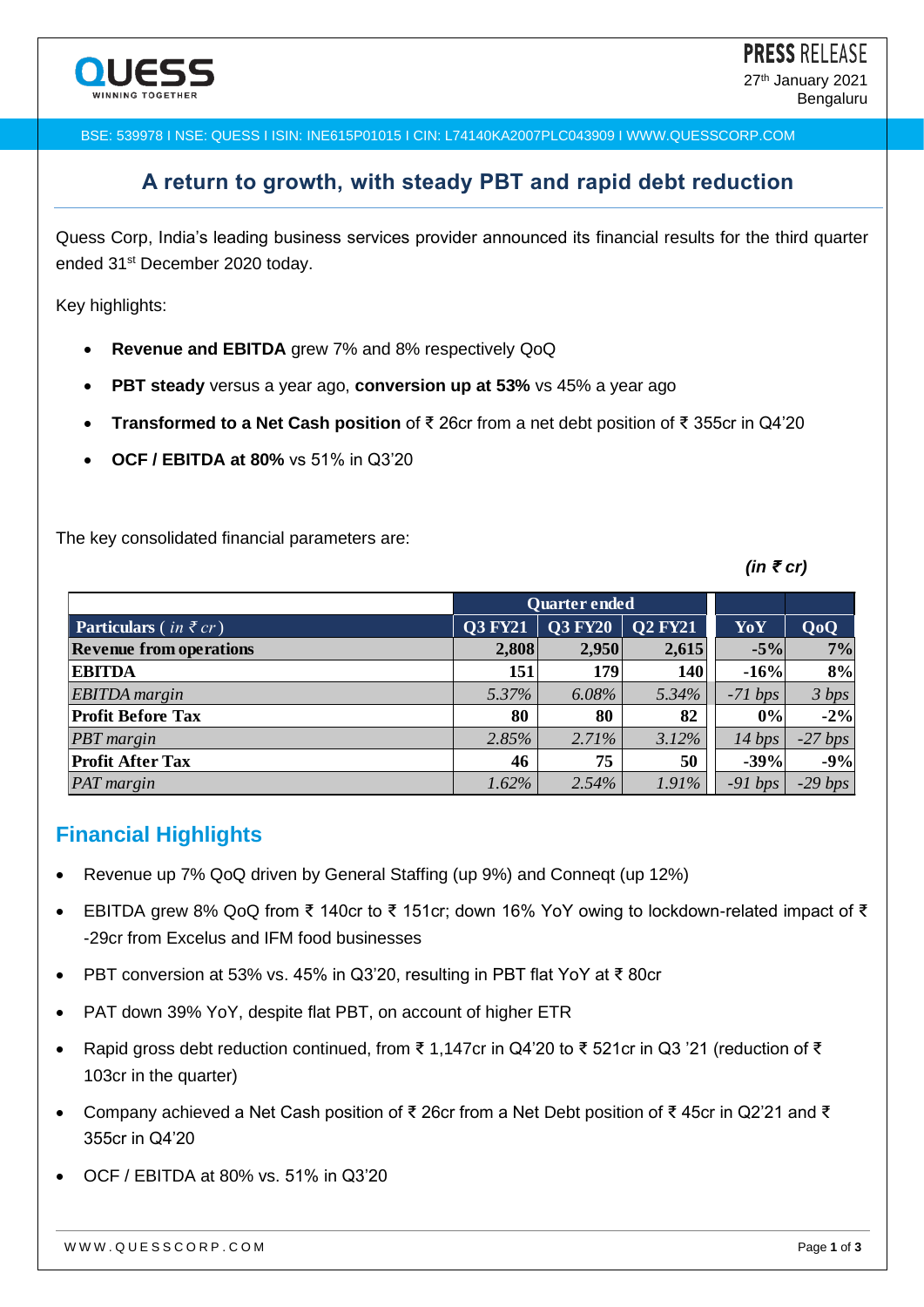



## **Other highlights**

- General Staffing business is India's first to be featured in top 50 of SIA's prestigious Largest Global Staffing Firms 2020 list
- Quess enters digital gig economy through investment in task-based services business Taskmo
- Quess re-affirmed as Great Place to Work with bettered and above-industry average score

Commenting on the results, CEO & ED Mr. Suraj Moraje said*, "I am delighted that Quess Corp is again on the growth path, even while our focus on cash generation and debt repayment has brought our company to a net cash position in the last quarter. I am gratified that our employees have reaffirmed our status as a Great Place to Work, a testament to our vibrant and purpose led culture. Our eyes remain firmly set on our north star of achieving and sustaining a 20% ROE"*